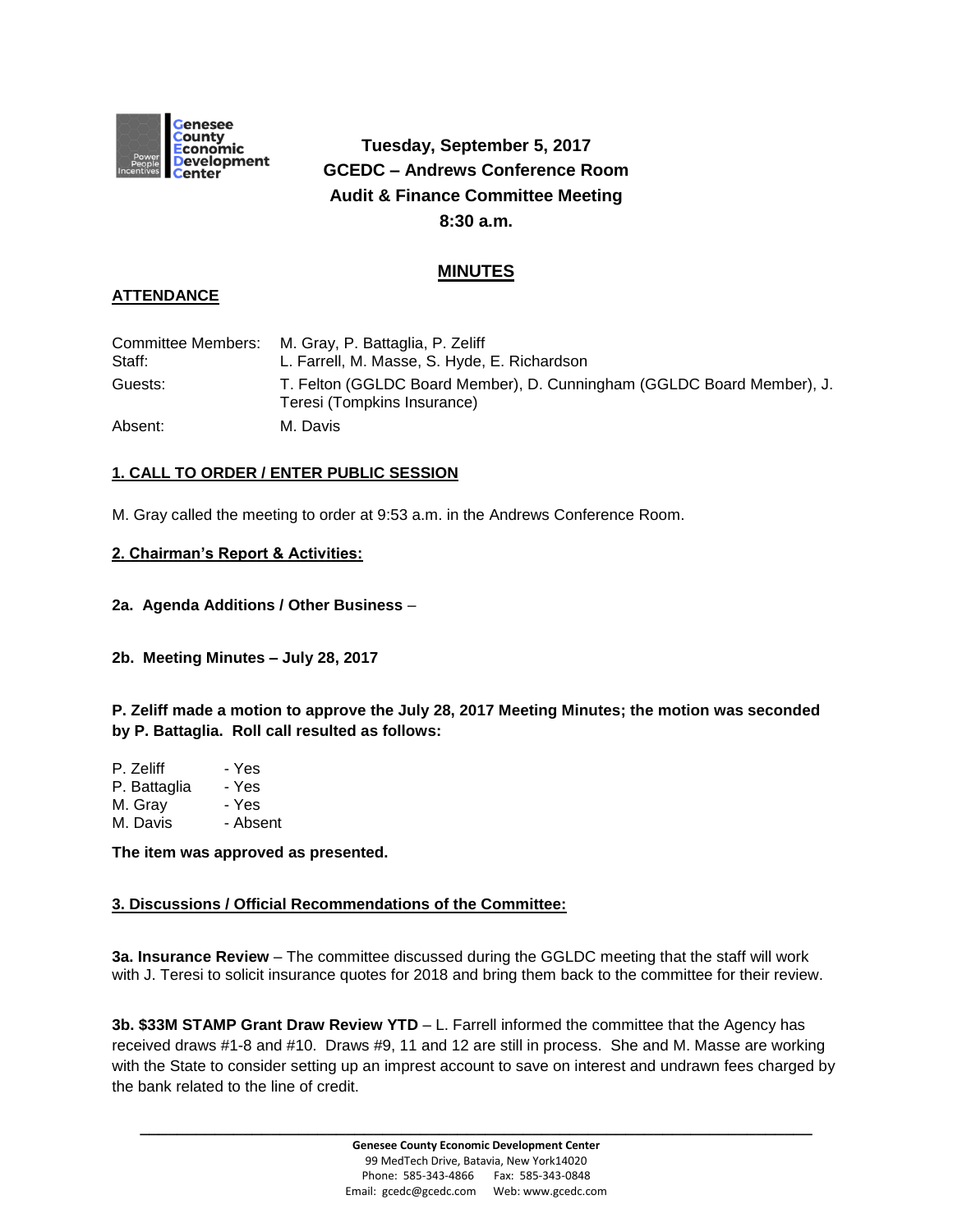**3c. 2018 Budget–** L. Farrell reviewed the 2018 budget with the committee and the following was noted: - All items that changed since the committee had seen it last were highlighted.

- Included the remaining balance of the \$33M ESD Grant (\$25.5M) as STAMP grant revenue. This increase has a zero-net effect as it correlates to STAMP interest expense and STAMP grant expense.
- RLF Management fees have been added as an interfund revenue and expense (this has no net effect on the P&L). This has been included in the budget in previous years but was not included the last time the committee reviewed the budget.
- Payroll shows a 5% increase from last year's budget. This includes a 2.5% increase to salaries and a \$5K increase to the placeholder that was previously at \$10K. This \$5K increase was offset by a reduction in professional services.
- STAMP Fees were increased to \$10K to include the undrawn fee related to the KeyBank Line of Credit.

P. Battaglia disagrees with including the \$25.5M in the budget as grant revenue. It could be misleading and appear that we are double counting grant revenue from last year as this was also included in the 2017 budget.

P. Zeliff shared that it makes sense to him to leave the \$25.5M in the budget. That's how it was recorded last year and makes sense to remain consistent. It would be easier to explain why we didn't have as much grant revenue and expense as we planned, rather than explain why we had \$25M of unexpected/unbudgeted activity.

M. Gray asked why there was such a large increase in the travel budget for 2018.

L. Farrell shared that in previous years, much of the Agency's travel related to STAMP had been covered by grants. There are no grants currently in place for 2018 to cover travel so the budget line item was increased.

**P. Battaglia made a motion to recommend approval of the 2018 Budget as presented, motion was seconded by P. Zeliff. Roll call resulted as follows:**

| P. Zeliff    | - Yes    |
|--------------|----------|
| P. Battaglia | - Yes    |
| M. Gray      | - Yes    |
| M. Davis     | - Absent |
|              |          |

#### **The item was approved as presented.**

**3d. July 2017 Financial Statements –** L. Farrell reviewed the financial statements and noted the following:

- Unrestricted Cash increased; the Agency received a portion of the ESD \$33M grant funds that will be used to pay down the line of credit in August (\$521,813).
- The HSA benefit is high YTD due to a majority of the employer contribution being paid at the beginning of the year.
- A majority of the Unemployment Insurance and Workers Compensation Insurance is paid at the beginning of the year.
- Dues and Subscriptions are over budget due to the funding commitment to Greater Rochester Enterprise (\$50K) paid in full, and Invest Buffalo Niagara (\$12.5K) being paid early in the year.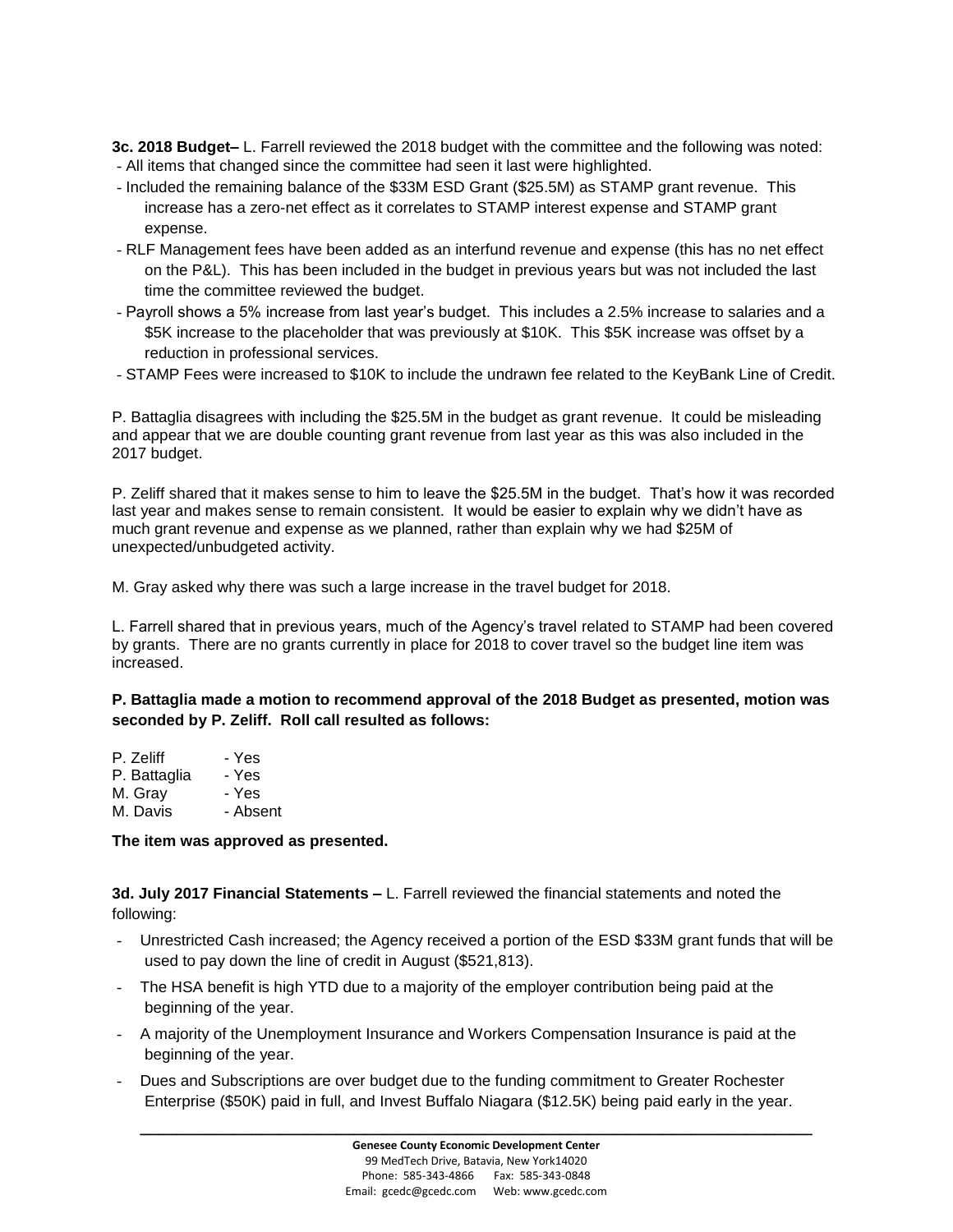- All other expenditures are in line with the budget, except where noted.

#### **P. Battaglia made a motion to recommend approval of the July 2017 Financial Statements as presented, motion was seconded by P. Zeliff. Roll call resulted as follows:**

| P. Zeliff    | - Yes |
|--------------|-------|
| P. Battaglia | - Yes |
| M. Gray      | - Yes |

M. Davis - Absent

**The item was approved as presented.**

**3e. Assessment of Internal Controls –** L. Farrell shared that Public Authorities Law requires all public authorities to complete an annual assessment of the effectiveness of their internal control structures and procedures.

The meeting packets included the latest version of the GCEDC/GGLDC's detailed internal control narrative that is given to the auditors each year.

The 2017 Assessment of the Effectiveness of Internal Controls identifies and summarizes the controls in place for major business functions. An internal controls assessment was also completed by the GCEDC's auditors during the annual audit. There were no internal control weaknesses identified at that time.

P. Battaglia added that the internal control narrative states that the CFO is "independent" of the cash disbursement process. If the CFO also is reviewing invoices to be paid it might make sense to use a different word other than "independent". It sounds conflicting the way it is now.

L. Farrell shared that we could change the wording if it would be less confusing. She does not sign checks so she does not have the authority to disburse funds. She can approve a disbursement for payment. That is why she has an independent review of the bank statements.

P. Battaglia asked if we could change the wording to clarify that line in the narrative.

**P. Battaglia made a motion to approve of the Assessment of Internal Controls as presented, motion was seconded by P. Zeliff. Roll call resulted as follows:**

| P. Zeliff    | - Yes    |
|--------------|----------|
| P. Battaglia | - Yes    |
| M. Gray      | - Yes    |
| M. Davis     | - Absent |

**The item was approved as presented.**

**3f. LeRoy Land Swap –** M. Masse shared that the GCEDC recently received an agreement from Mr. Falcone (land owner, adjacent to LeRoy Food and Tech Park) proposing a land swap with the GCEDC for .63 acres equally for .63 acres. The GCEDC asked Sheila Hess from CC Environmental & Planning to look at the property to see if there were any environmental issues that would prevent the GCEDC from using it for a proposed storm water pond. Based on Sheila's site investigation, she feels that the .63 acres owned by Mr. Falcone to be swapped to the GCEDC is entirely wetlands. The property being given up by the GCEDC contains no wetlands. Wetlands can be developed with permits. If the impact is under .1 acres a Nationwide permit can be used. If it is more than .1 acres of impact then mitigation must be